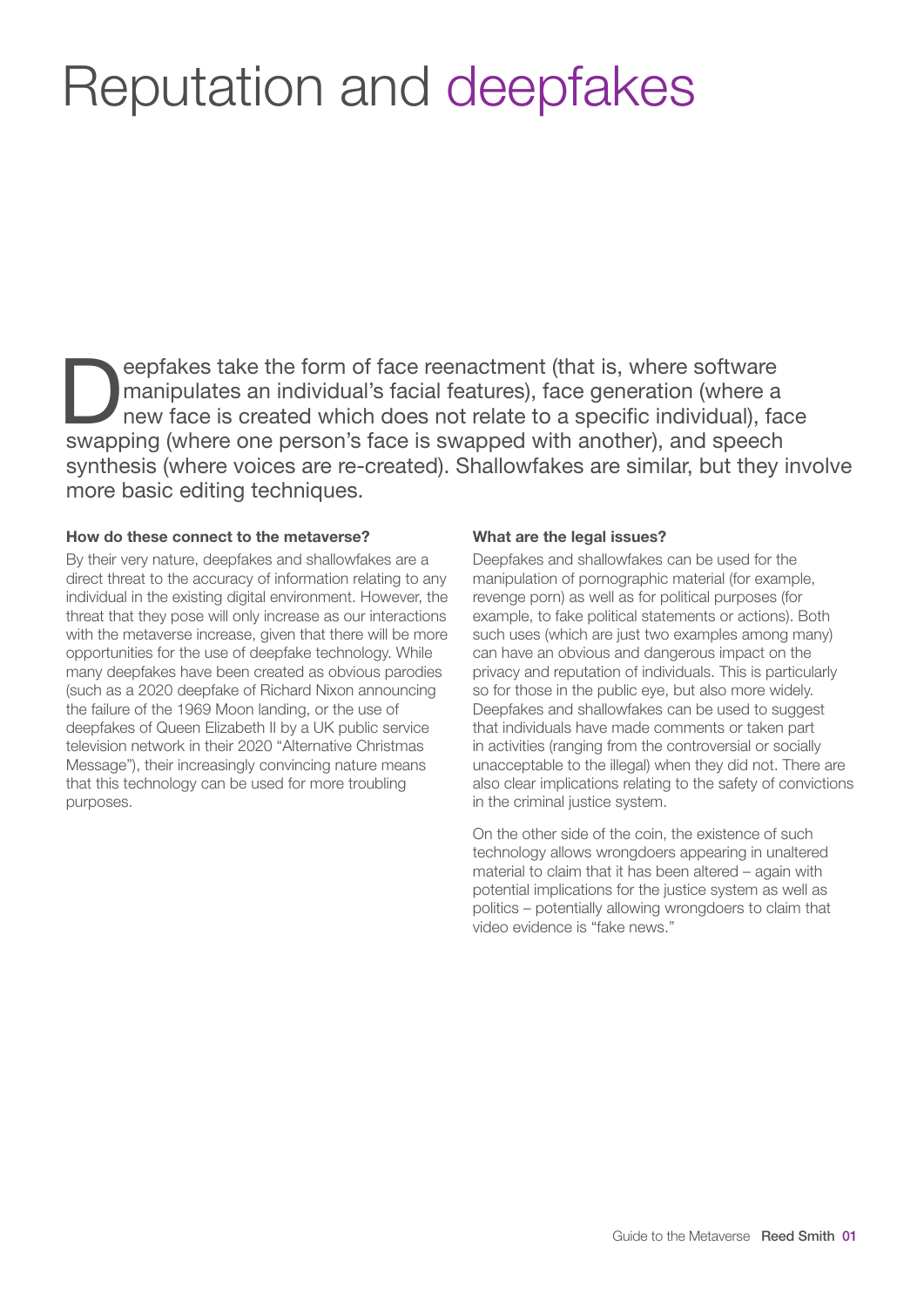There are a number of ways that the law can tackle deepfakes and shallowfakes. For example:

- Revenge porn could be dealt with under the Criminal Justice and Courts Act 2015.
- The Protection from Harassment Act 1997 may be helpful in some cases.
- The owner of the copyright in the footage used may be able to bring an action for copyright infringement (although in many cases, the owner may not be the individual featured). Deepfakes created for comedic purposes may be protected by the parody exception under the Copyright, Designs and Patents Act 1988, relating to any work that "evokes an existing work while being noticeably different from it, and constitutes an expression of humour or mockery."
- Defamation is a potential route in the case of deepfakes that "lower the claimant in the eyes of right-thinking members of society" or cause such members to "shun or avoid" them provided that serious harm is caused. This would be a viable course of action for more serious deepfakes, such as those wrongly suggesting that individuals in the public eye have made a statement or carried out an activity that might cause serious harm to their reputation.
- Passing off may be helpful, for instance, where a deepfake is used to fake endorsement of a product.
- Privacy law may be helpful where footage not intended for public distribution is used, but the fact that most deepfakes are derived from publicly available footage may mean that its use is limited.

If the deepfake is being used in connection with advertising, the affected individual (including a deceased individual) may have a right of publicity claim within the United States. Right of publicity laws vary by state, with some states, such as New York, California, and Tennessee, extending that protection to after death.



Carolyn Pepper Partner London cpepper@reedsmith.com



Jonathan Andrews Associate London jandrews@reedsmith.com